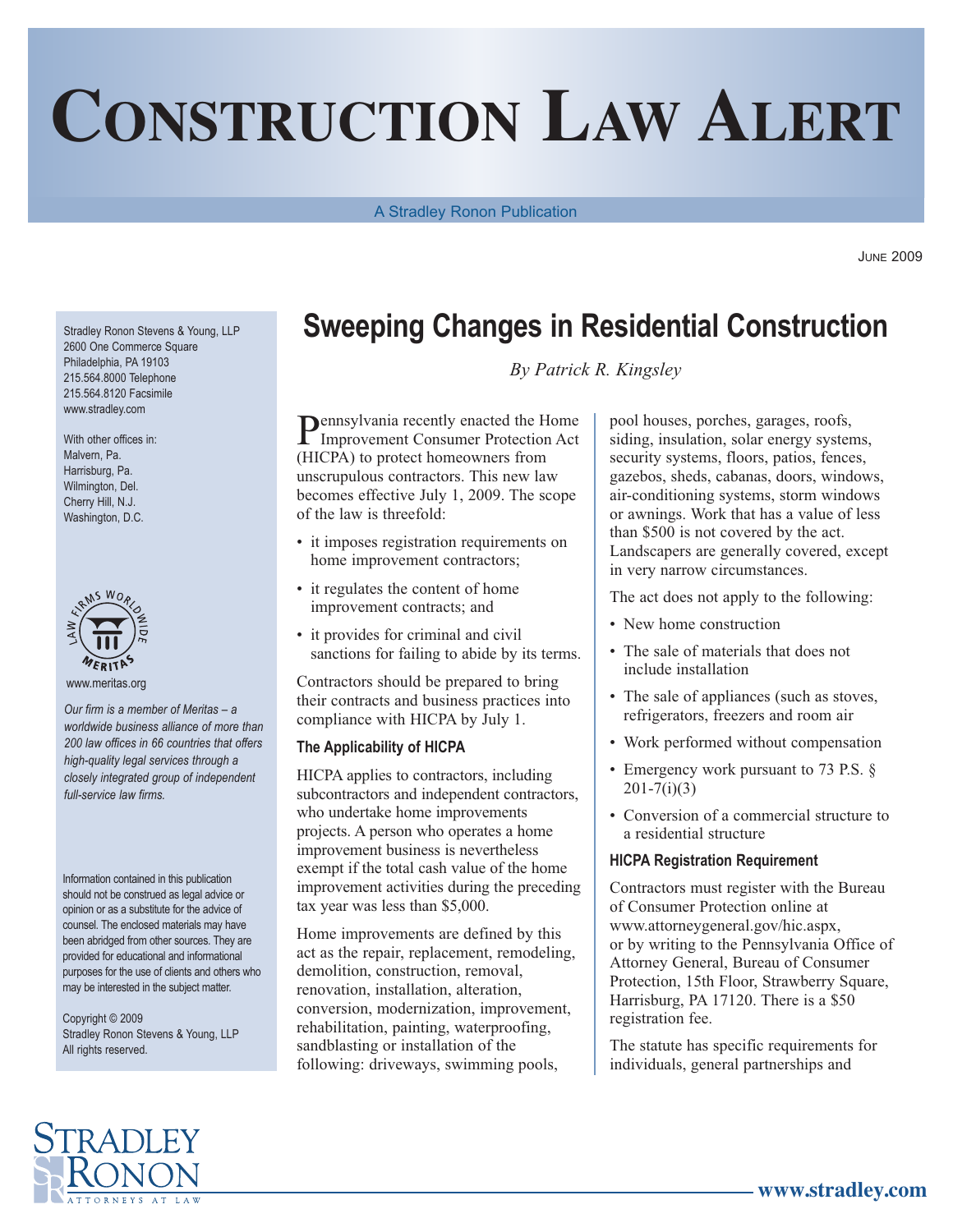corporations but generally requires that the following information be given: name, date of birth, home address, driver's license number, federal employer identification number, Social Security number and the names of all prior businesses previously operated by the applicant along with their addresses. The applicant must describe the nature of the business and must provide a statement indicating whether he or the company has ever been convicted of a criminal offense relating to a home improvement transaction or any other crime involving deception. The applicant must also state whether he has filed a petition in bankruptcy or whether there has been a civil judgment relating to a home improvement transaction entered against him or his business in the last 10 years. The applicant must have proof of personal injury liability insurance of at least \$50,000 and property damage insurance of at least \$50,000.

Once the registration process is complete, the contractor must include the registration number in all advertisements, contracts, estimates and proposals.

#### **New Contract Strictures**

After July 1, 2009, all home improvement contracts that do not conform to the specific HICPA requirements will be rendered invalid and unenforceable. Therefore, all form contracts must be revised and made compliant with HICPA. HICPA requires that every contract:

- Be in writing and legible
- Contain the contractor's registration number, address and telephone number
- Be signed by both the owner and the contractor
- Contain the entire agreement between the parties
- Specify the start date and completion date
- Include a description of the work to be performed and the materials to be used
- Include specifications that cannot be changed without a signed change order
- Include the total sales price
- Specify any down payment
- Specify all subcontractors known at the date of the contract

At the time the contract is executed, the contractor must provide a complete copy to the owner, without charge. The owner then has the right to rescind the contract without penalty within three business days.

Arbitration provisions – otherwise generally enforceable – are now restricted in home improvement contracts. The arbitration provision must be printed in all capital letters in 12-point boldface type. It must appear on a separate page from the rest of the contract and contain a separate line for each of the parties to sign. The arbitration provision must clearly state whether the decision of the arbitration is binding or may be appealed to the courts of common pleas. Arbitration provisions that fail to meet any of these requirements are deemed void.

HICPA also provides that home improvement contracts containing certain provisions may be voidable at the option of the owner. Such provisions include:

- A hold harmless clause in favor of the contractor
- A waiver of safety or building code requirements
- A confession of judgment clause
- A waiver of the right to a jury trial
- A provision not to assert claims or defenses
- An attorney's fees provision in favor of the contractor
- A waiver of the contractor's liability for collection efforts
- A waiver of any rights provided under HICPA

#### **Criminal and Civil Sanctions**

HICPA now establishes the offense denominated as "home improvement fraud." What constitutes home improvement fraud is broadly defined by the statute and can include:

- Making false or misleading statements to induce a person to enter into a home improvement contract or increase the previously agreed upon price
- Failing to return an advance payment after failing to perform work or provide the services or materials paid for in advance
- Concealing one's true name, business address or identifying information
- Damaging a person's property in order to induce the person to enter into a home improvement contract
- Misrepresenting oneself as being affiliated with the government
- Misrepresenting an item as a special order or misrepresenting the cost thereof

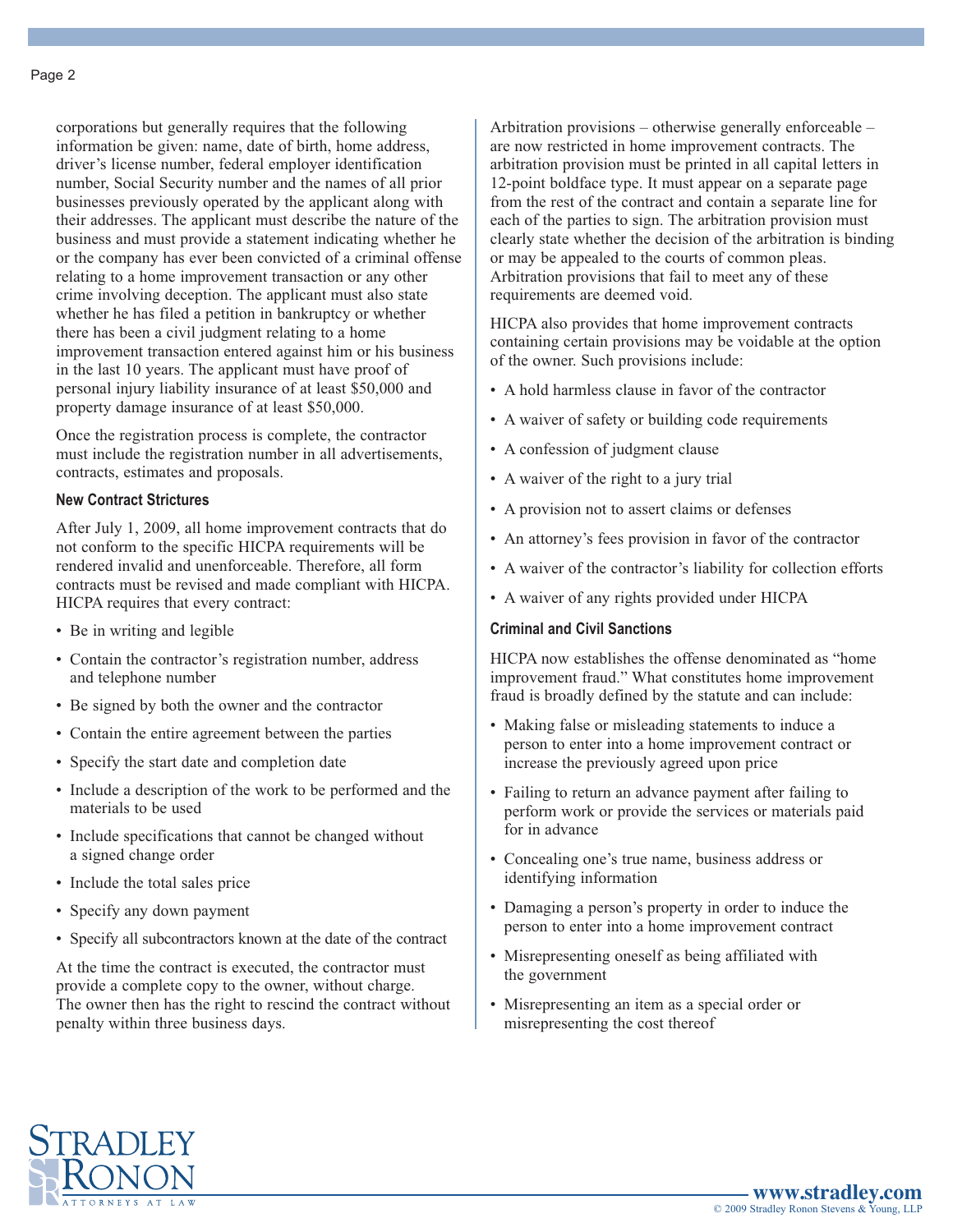• Altering a home improvement contract without the owner's consent

Home improvement fraud has both criminal and civil penalties. It can constitute a felony of the third degree. A second violation can constitute a felony of the second degree.

#### **Other Prohibitions**

HICPA outlines several other miscellaneous prohibited actions, these include:

- Advertising as a home improvement contractor or performing home improvement work without registering with the bureau
- Failing to refund amounts requested by certified mail if no substantial portion of the work has been performed and 45 days have elapsed since the start date
- Accepting a municipal certificate of occupancy knowing that the document is false and the work is incomplete
- Proffering documentary proof that a home improvement contract is complete in order to induce payment when the contractor knows that such work is incomplete
- Abandoning a home improvement contract or project (except if the owner is guilty of nonpayment)
- Materially deviating from the plans or specifications without a signed change order that includes a price change
- Assisting in financing a home improvement contract with knowledge that the contract overstates the actual price of the home improvement
- Advertising a home improvement contract price while intending to not perform the contract for the advertised price
- Demanding or receiving payment for home improvement before the contract is signed
- Obtaining a deposit in excess of one-third of the home improvement contract

Any violation of the provisions of HICPA shall also be deemed to be violations of the Pennsylvania Unfair Trade Practices and Consumer Protection Law (UTPCPL). That requirement is significant inasmuch as the UTPCPL provides for awards of treble damages and attorney's fees at the discretion of the court.

#### **Conclusion**

The foregoing is merely a summary of HICPA's many provisions. As with any new piece of legislation, how the courts will interpret and apply these provisions is not yet known.

The changes wrought by HICPA are significant, and the consequences of failing to comply are even more significant. Parties entering into home improvement contracts must immediately update their business practices and standard contract terms to make them HICPA compliant if they have not already done so. If you need assistance in this regard, please do not hesitate to contact the Stradley Ronon Construction Practice Group. ■

### **About the Author**

A partner in the firm's Litigation Practice Group, Patrick Kingsley has handled construction matters for more than 17 years.



Mr. Kingsley represents owners, contractors, subcontractors, sureties, insurance companies, design professionals and manufacturers of construction products. He has handled claims relating to delay, acceleration, unforeseen site conditions, lost

Patrick R. Kingsley

productivity, defective workmanship, design errors, as well as payment and performance bond claims.

Patrick has tried cases throughout the United States before juries, judges, arbitration panels and referees. He has handled complex construction and surety matters involving construction projects all over the world, including a surety claim involving the largest building ever built in Saudi Arabia.

For more information, contact Mr. Kingsley at 215.564.8029, or by e-mail at pkingsley@stradley.com.